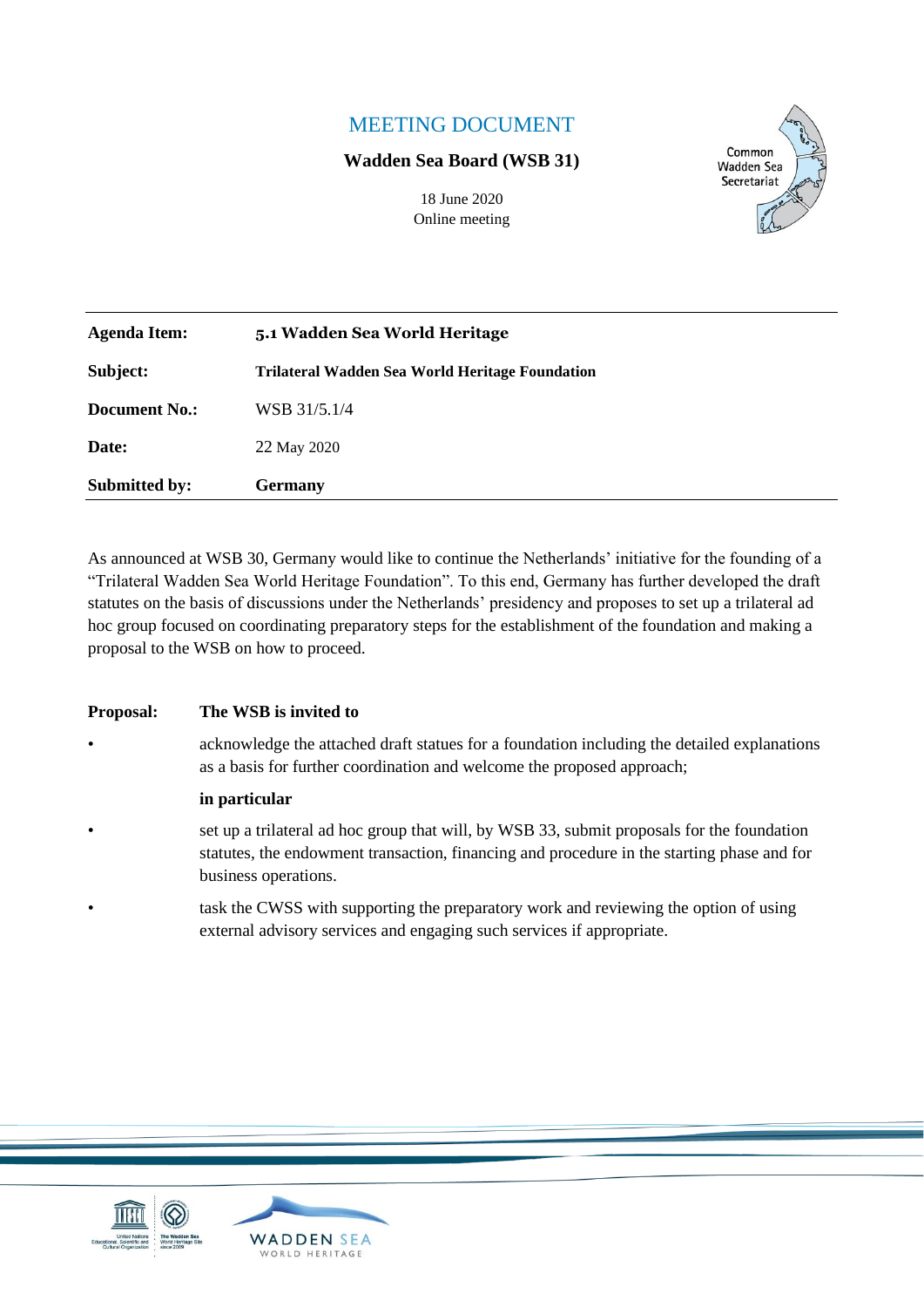#### **Proposal to establish a Trilateral Wadden Sea World Heritage Foundation**

At the 12<sup>th</sup> Trilateral Governmental Conference on the Protection of the Wadden Sea in February 2014, Denmark, Germany and the Netherlands met in Tønder, Denmark and agreed to consider a joint foundation for the transnational UNESCO Wadden Sea World Heritage property (Tønder Declaration of 2014, Point 9) The benefit and feasibility of an international foundation with this purpose were examined in a feasibility study and assessed as extremely useful and feasible.

It has also become apparent that adequate compliance with the new requirements that have arisen due to the Wadden Sea's designation as a World Heritage property call for additional financial and staffing resources. Additional resources are also needed for the desired intensification of trilateral cooperation with partners from science and education, environmental associations, local authorities and tourism through a network platform, the Trilateral Partnership Hub for the Wadden Sea World Heritage. A foundation could make a significant contribution to this, complementing existing structures of the Trilateral Wadden Sea Cooperation and relieving pressure on them.

Germany has therefore continued the initiative, begun under the Netherlands presidency, to establish an international foundation. We are submitting a further developed draft of the statutes as a basis for further discussions. It is proposed that the further formulation of specific rules take place in the above-mentioned trilateral ad hoc group, which is to submit a corresponding proposal to WSB 33 for a decision. The ad hoc group should comprise representatives of the founders, the Common Wadden Sea Secretariat and, if needed, external advisers. Partners envisioned as part of the foundation council should also participate in these discussions as appropriate. Germany would be willing to take on chairing the ad hoc group, if need be.

As a next step, in its 33rd meeting, the WSB should hold final discussions on establishing the foundation following the presentation of the ad hoc group's recommendations and submit a joint recommendation to the political decision-makers.

The creation of an international foundation with a transboundary sphere of activity requires careful trilateral harmonisation, planning and coordination so that it can fulfil its object in line with its statutes and national specifications. The organisational structure, the statutes and the inclusion of the foundation in the overall fabric of the trilateral governmental cooperation to protect the Wadden Sea are all of key importance in this.

The attached draft statutes contain proposals, particularly for the legal form of the foundation, the foundation object, the foundation assets and the bodies of the foundation. The statutes require supplementation with an endowment transaction (declaration of the founders governing basic aspects and containing the statutes as a key component) and, after founding, with rules of procedure and a funding guideline.

It is assumed that the foundation will support itself solely via donations in the long term, but that start-up financing will be needed that should be secured by the founders. The acquisition of potential ambassadors and funders is therefore an essential component of the foundation work.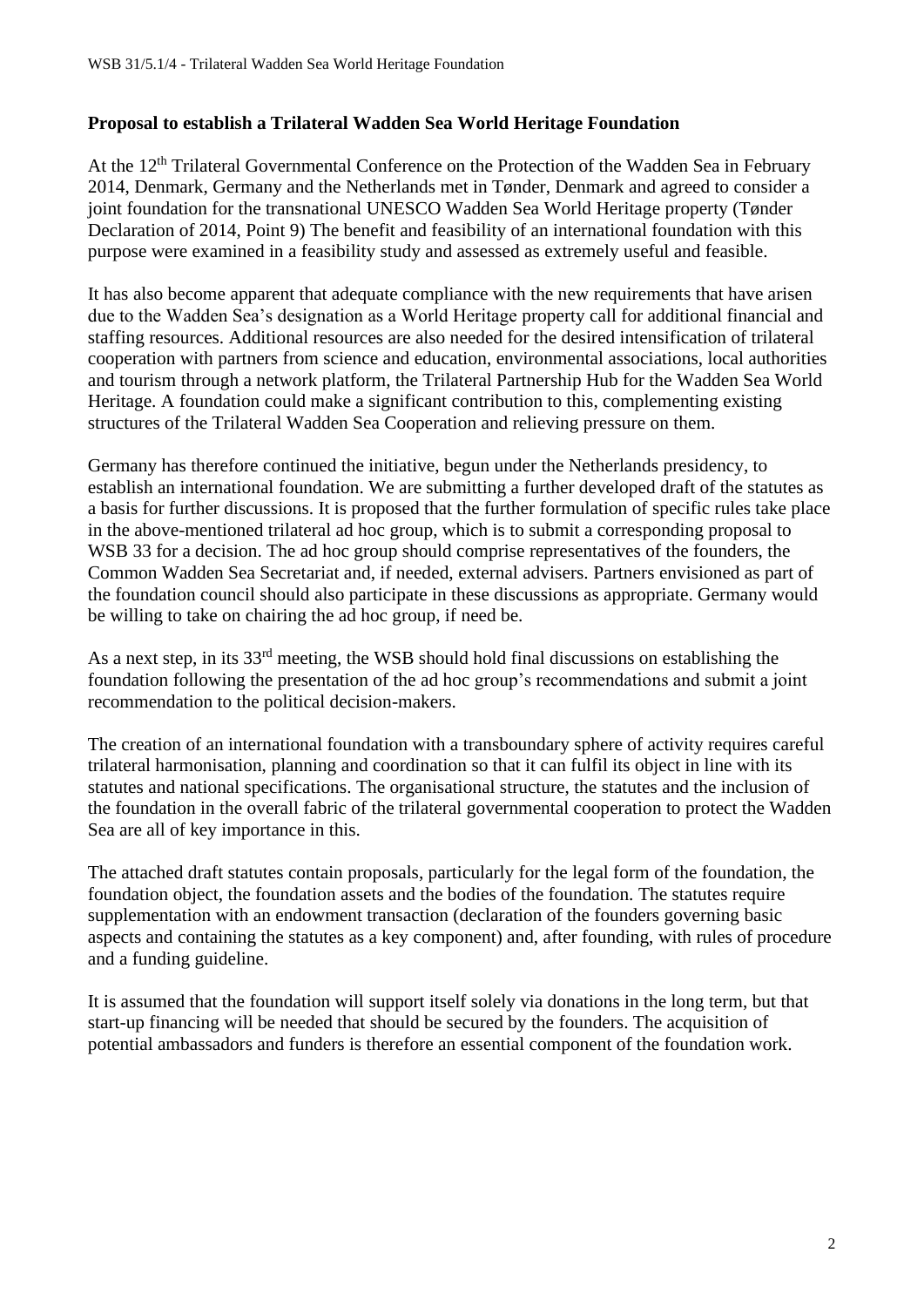The following highlights and explains sections of the draft statutes, where points are not explicitly present or self-evident:

**Section 1** The **founders** are the Netherlands, Germany and Denmark and the German states Lower Saxony, Hamburg and Schleswig-Holstein (to be enshrined in the endowment transaction).

> The foundation shall have its seat in Wilhelmshaven in Lower Saxony. It will therefore be subject to the foundation law of Germany and Lower Saxony, to the foundation supervisory authority of Lower Saxony's ministry of the interior and sport and to Lower Saxony's ministry for the environment, energy, building and climate action as foundation authority.

> The annual financial statement and the report on achievement of the foundation object will be forwarded to all founders, including Denmark and the Netherlands. The Courts of Auditors of the founders will be granted autonomous right to audit.

- **Section 2** The **object of the foundation** is geared to supporting the goals of the Trilateral Wadden Sea Cooperation. Therefore, the object of the foundation – also to differentiate it from existing nature conservation foundations in the area of the Wadden Sea – particularly focuses on transnational or transboundary initiatives, measures and projects that serve to protect and preserve the OUV and integrity of the UNESCO Wadden Sea World Heritage property as a whole. Initiatives, measures and projects for cooperation among various actors and organisations at international, trilateral or regional levels are eligible for funding.
- **Section 4** The **foundation assets** are to be set up as basic assets and donations. **Costs** for management will be borne by Denmark, the Netherlands and Germany (Federation and states), in the event that the foundation cannot bear the costs itself.
- **Sections Structure of the foundation bodies**

**5, 6, 8 and 10 Foundation board**: 3 members of the foundation council

- voted in by the foundation council from among its number
- 1 chair, 2 vice chairs
- board members are not able to vote in the foundation council

#### **Foundation council**: up to 18 members

- 6 members appointed by the Wadden Sea Board (WSB), each state appoints 2 members
- 3 members appointed by the Wadden Sea Team (advisors to WSB, representing the environmental NGOs)
- 3 members appointed by the Wadden Sea Forum
- up to 3 members can be called on by the WSB to act as ambassadors in the foundation council for the duration of the ongoing term of office
- up to 3 members can be called on by the foundation council to act as foundation partners for the duration of the ongoing term of office

Appointments should ensure a balanced representation of genders and of members from the 3 Wadden Sea countries.

#### **Management board**:

• The CWSS or a professional managing director carries out management.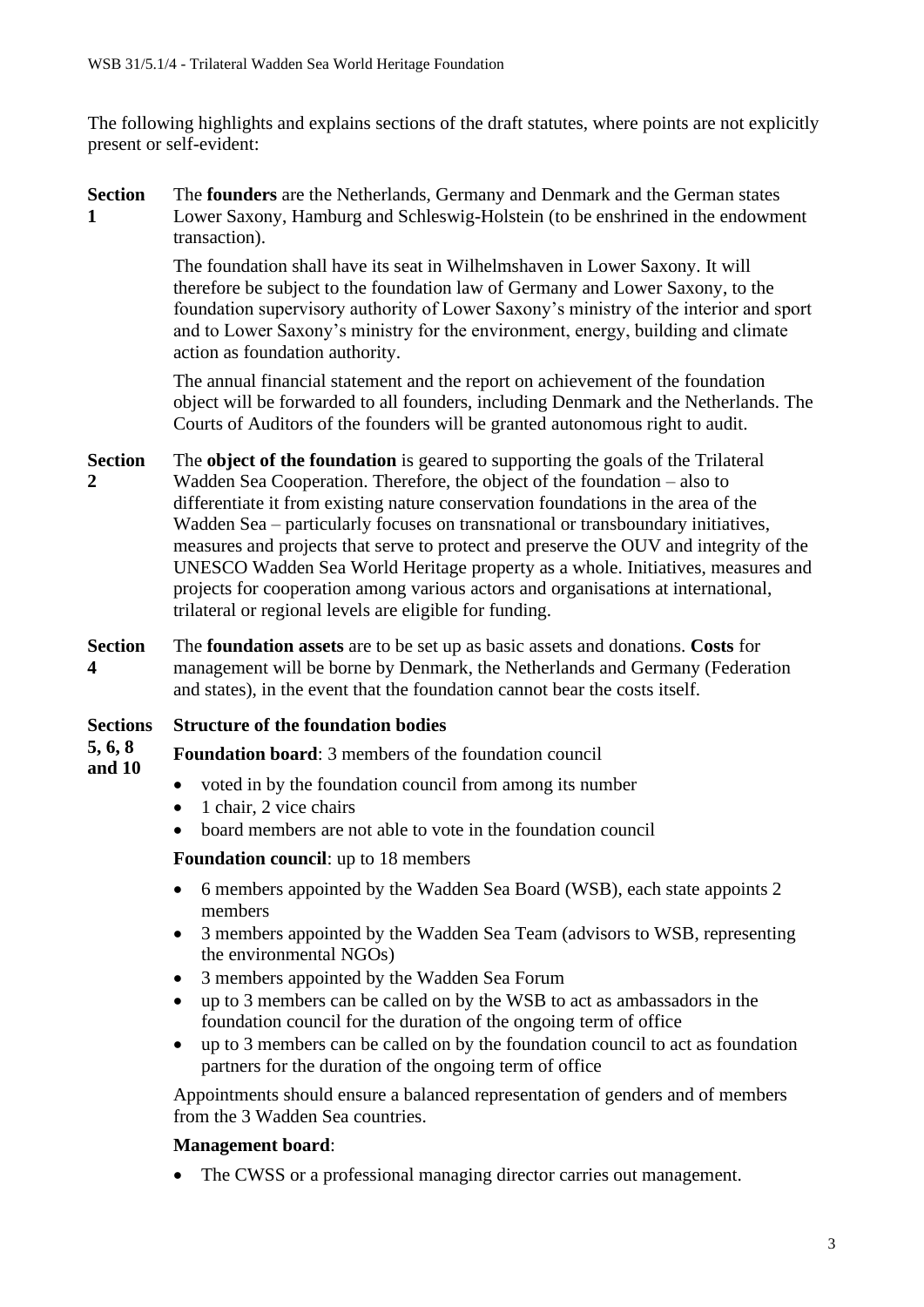- o Option 1: CWSS selects, in agreement with the board, an employee/project officer to act as managing director;
- o Option 2 (as needed and subject to availability of adequate funding, the board can hire a professional managing director upon decision by the foundation council.)

#### **Sections Tasks**

#### **7, 9 and Foundation board**:

**10**

#### • represents the foundation in and out of court

- carries out day-to-day administration
- decides on use of foundation funds up to  $\epsilon$ 50,000

#### **Foundation council**:

- elects the board
- adopts funding guideline and rules of procedure
- takes decisions on all matters that are of fundamental relevance to the foundation and its development
- decides on use of foundation funds in amounts greater than  $\epsilon$ 50,000

#### **Management board**:

The tasks of management are, in particular:

I. Administering the foundation/managing day-to-day business

- o drawing up draft budget
- o annual statement (auditing and presentation to the board)
- o drawing up annual report
- o reports for supervisory authorities and founders
- o advisory participation in board meetings
- o minutes of foundation board and foundation council meetings

#### II. Contact and acquisition

- o contact/appeals to (potential) funders/donors and partners
- o acquisition of funds e.g. from other foundations, national and EU funding programmes, donations from businesses, compensation payments

III. Review of funding applications/projects and use of funds

- o evaluation and processing of incoming project applications
- o decision on use of foundation funds up to  $\epsilon$ 20,000, preparation of decisions by the board
- o support of funded projects
- o cataloguing and developing project ideas and, if necessary, implementation of own projects in cooperation with strategic partners
- o raising public profile
- o advisory services for funds recipients
- o management of incoming funds and an orderly disbursement in line with the foundation object; the foundation management guarantees compliance with the special-purpose conditions of the funds to the donors and the foundation council

**Section 14** After 5 [10] years, the **effectiveness of the foundation** will be reviewed with regard to achievement of the object of the foundation. On the basis of this evaluation, the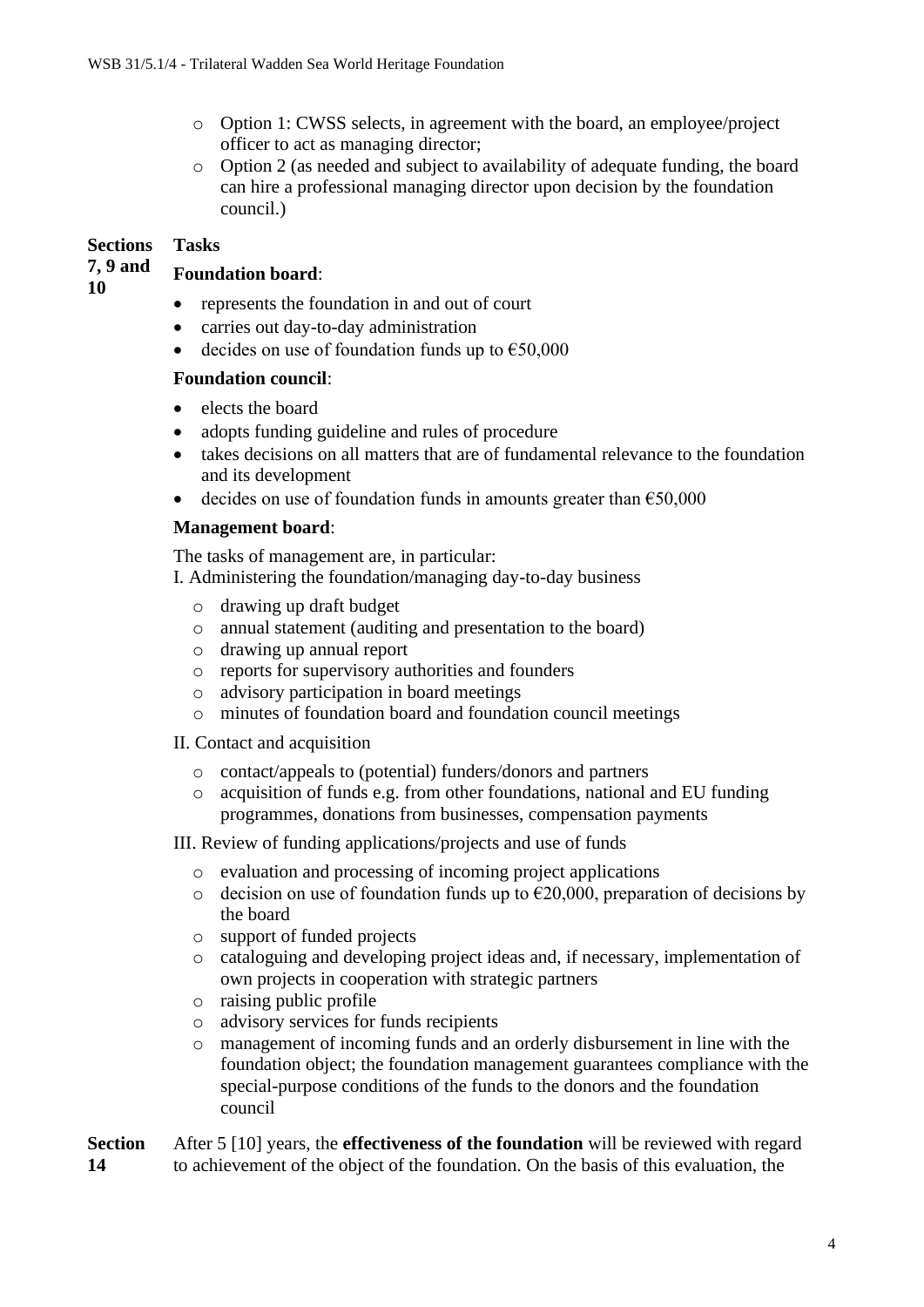founders can make course corrections if necessary and take a decision on continuing the foundation.

#### **Attached:**

Draft statutes WSB31/5.1/4-appendix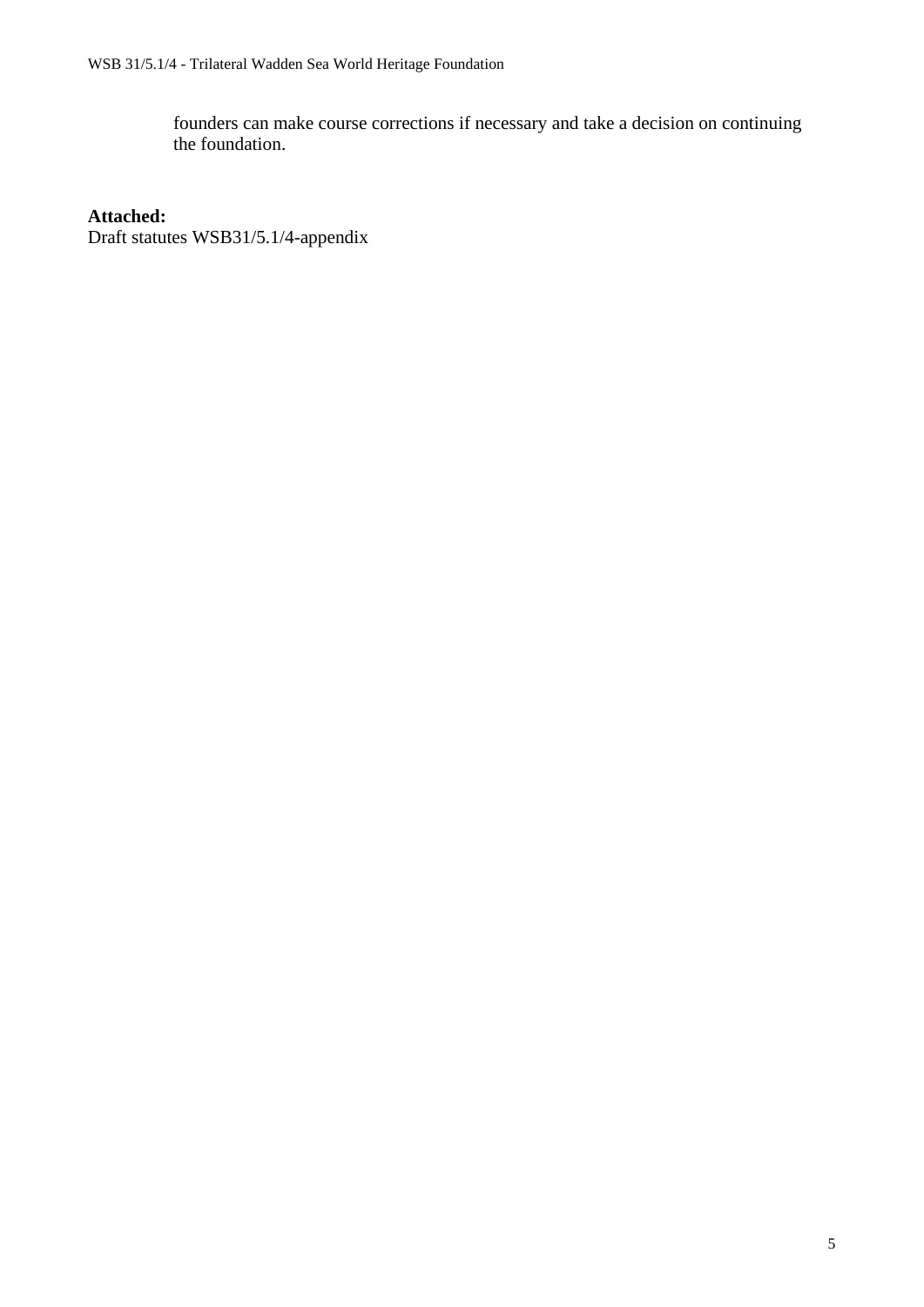#### **As at 22 May 2020**

# *Draft*

# **Statutes of the**

# **Trilateral Wadden Sea World Heritage Foundation**

#### **Section 1 Name, legal form, seat of the foundation**

1. The name of the foundation shall be

"Trilateral Wadden Sea World Heritage Foundation".

- 2. It shall be a civil law foundation with legal personality.
- 3. The seat of the foundation shall be Wilhelmshaven.

#### **Section 2 Object of the foundation**

- 1. The object of the foundation shall be to support, coordinate and promote initiatives, measures and projects, especially with transnational or transboundary impacts, for the advancement of the protection and preservation of the Outstanding Universal Value and integrity of the UNESCO Wadden Sea World Heritage Property.
- 2. In doing so, the foundation shall base its actions on the focuses of the joint trilateral world heritage strategy, in particular the promotion of:
	- international cooperation in the UNESCO World Heritage Marine Programme, the cooperation along the East Atlantic Flyway (Wadden Sea Flyway Initiative - WSFI) and other initiatives,
	- environmental education/education for sustainable development and knowledge transfer,
	- partnerships and cooperation to strengthen sustainable tourism, for example in the framework of the UNESCO World Heritage Sustainable Tourism Programme,
	- sustainable development through cooperation with the private sector and local partners,
	- the Wadden Sea World Heritage brand and
	- science and monitoring related to the Wadden Sea.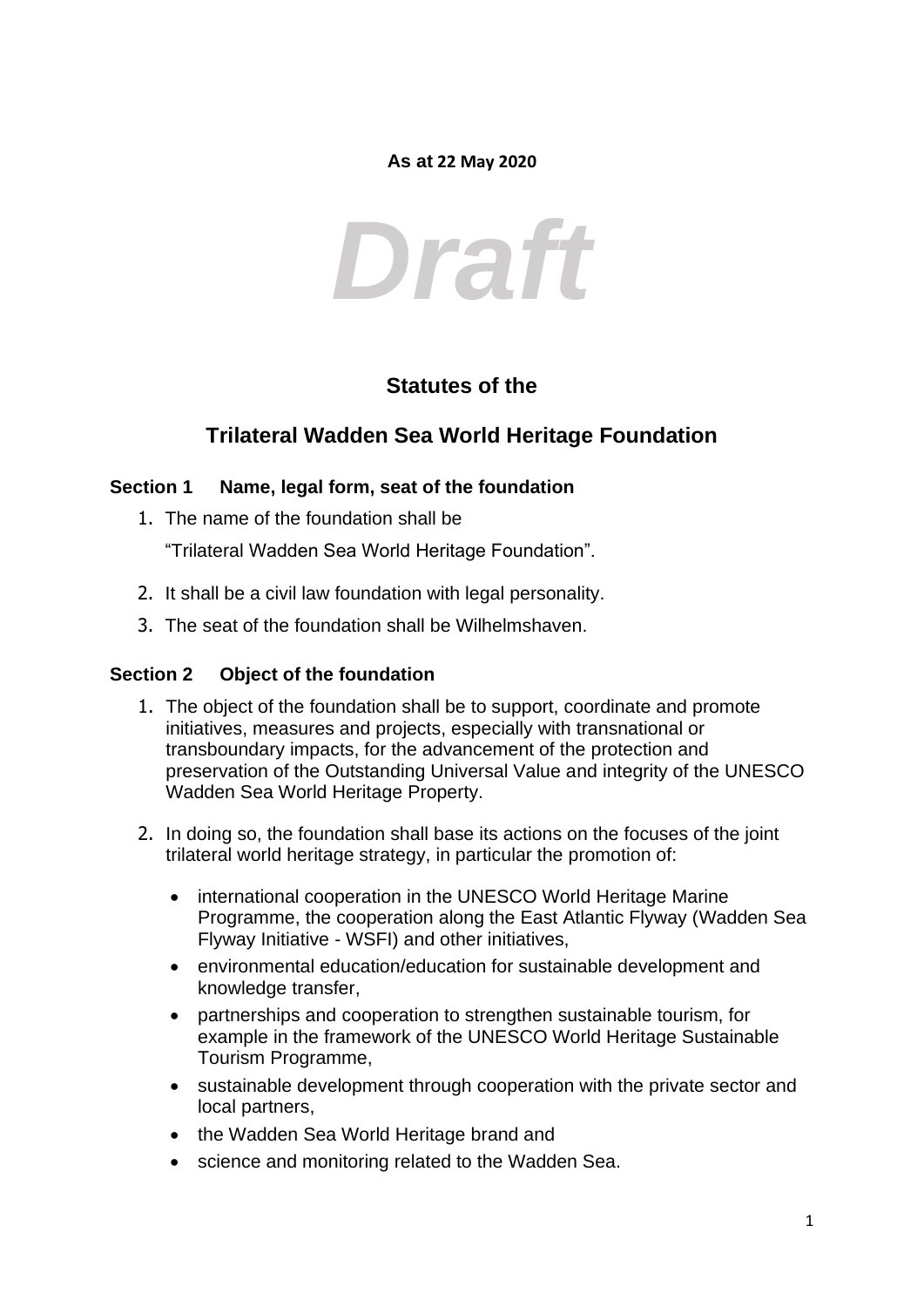The transnational or transboundary initiatives, measures and projects shall take place in or around the UNESCO Wadden Sea World Heritage Property in Denmark, Germany and the Netherlands and in World Heritage Properties and regions connected to the Wadden Sea World Heritage Property.

- 3. The foundation shall pursue its goals in cooperation with government agencies in the three above-mentioned countries and work together with other institutions and initiatives to protect the UNESCO Wadden Sea World Heritage Property.
- 4. The foundation shall use the revenues from the foundation assets, grants, financial support and donations to achieve its objects.
- 5. The objects of the foundation shall be achieved by supporting, coordinating and promoting measures and projects as described above in or around the UNESCO Wadden Sea World Heritage Property and by promoting projects, non-profit organisations or corporations under public law. The foundation may also achieve its statutory objects through cooperation projects or by carrying out projects on its own initiative.
- 6. The foundation shall not carry out or support initiatives, measures or projects which have the potential to compromise, directly or indirectly, the Outstanding Universal Value of the World Heritage Property and its integrity, or projects which contradict the goals of the Trilateral Wadden Sea Cooperation.
- 7. The foundation shall not support mandatory tasks of public authorities.
- 8. The foundation shall establish a funding guideline which specifies its objects.
- 9. The foundation shall adopt its own rules of procedure which regulate the internal distribution of tasks and work processes.

#### **Section 3 Public-benefit purpose**

- 1. The foundation shall exclusively and directly serve public-benefit purposes within the meaning of the chapter on tax-privileged purposes of the Fiscal Code (Abgabenordnung). It shall act altruistically and shall not primarily pursue its own economic interests.
- 2. The funds of the foundation may only be used for the objects set out in the statutes and to cover administrative costs. No individual or institution may benefit from expenses which are not consistent with the foundation objects, from disproportionately high remuneration or other payments from the foundation assets.
- 3. The foundation may also achieve its objects by making its funds available to other tax-privileged organisations or to corporations under public law to be used for tax-privileged purposes within the meaning of section 2.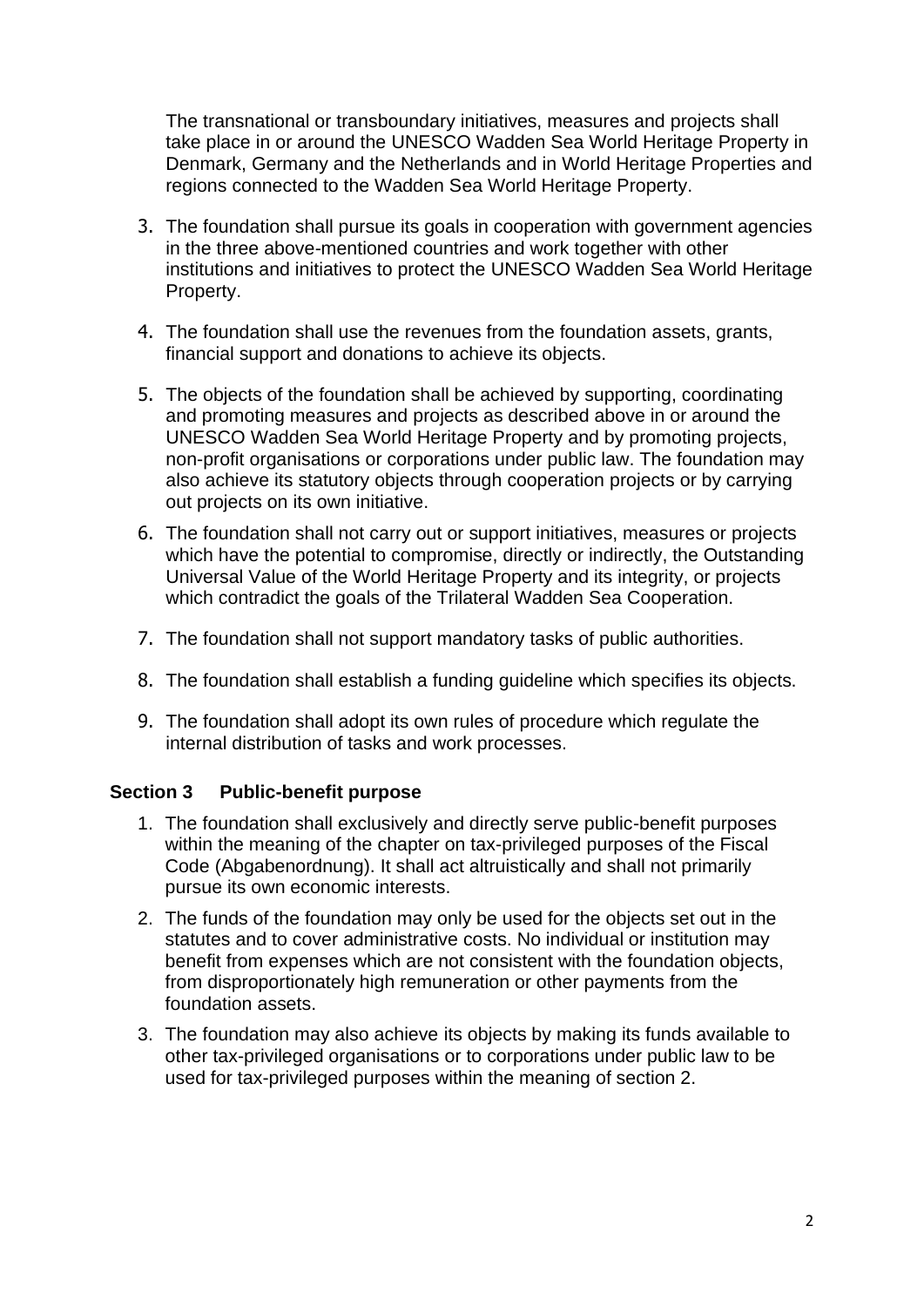#### **Section 4 Foundation assets**

- 1. By means of the endowment transaction, the foundation shall be endowed by its founders with basic assets totalling €  $\# \# \# \# \# \#$  and with the entitlement for costs arising from section 10(1) and (2) to be covered.
- 2. The foundation may increase its assets by accepting additional donations (financial contributions, rights and in-kind contributions). If donations are not explicitly dedicated to the foundation assets, they shall be used to directly achieve the objects of the foundation. Donations made by third parties cannot be subject to conditions which adversely affect the achievement of the objects of the foundation.
- 3. As a matter of principle, the value of the foundation assets shall be preserved and capital shall be invested in value assets which are selected exercising the due care and diligence of a prudent businessperson and considered secure, and which are consistent with the object of the foundation as defined in these statutes.
- 4. In line with its needs, the foundation may allocate funds to general or specialpurpose reserves in line with the provisions of the Fiscal Code. General reserves may be transferred, to the extent legally permitted, to the foundation assets.
- 5. The foundation may maintain special-purpose enterprises ("Zweckbetriebe") for the achievement of its objects.
- 6. Subject to availability of the required budget funds, the three Wadden Sea countries Denmark, the Netherlands and Germany shall undertake to bear the costs for managing the foundation in the event that the foundation itself does not have the means necessary to cover them. This commitment can also be met through the Common Wadden Sea Secretariat (CWSS), which is financed by the countries, taking over management without payment.

#### **Section 5 Bodies of the foundation**

- 1. The bodies of the foundation shall be the foundation council and the foundation board.
- 2. Membership of these bodies is an unsalaried position. The members shall be entitled to compensation for expenses, provided that the foundation has the necessary funds and the costs are not covered by another institution.
- 3. Members of the bodies shall be appointed or elected for a five-year term of office, additional or succeeding members shall be appointed or elected for the remainder of the term of office. Deselection shall be permissible.
- 4. Equal gender representation and balanced representation from Denmark, Germany and the Netherlands shall be striven for in the appointment or election of members to these bodies.
- 5. Upon completion of their term of office, members shall remain in office and continue to conduct the affairs of the foundation until new members have been appointed.
- 6. Decisions may be taken by circular letter or in a video conference, provided that no member of the body objects to this process beforehand. Decisions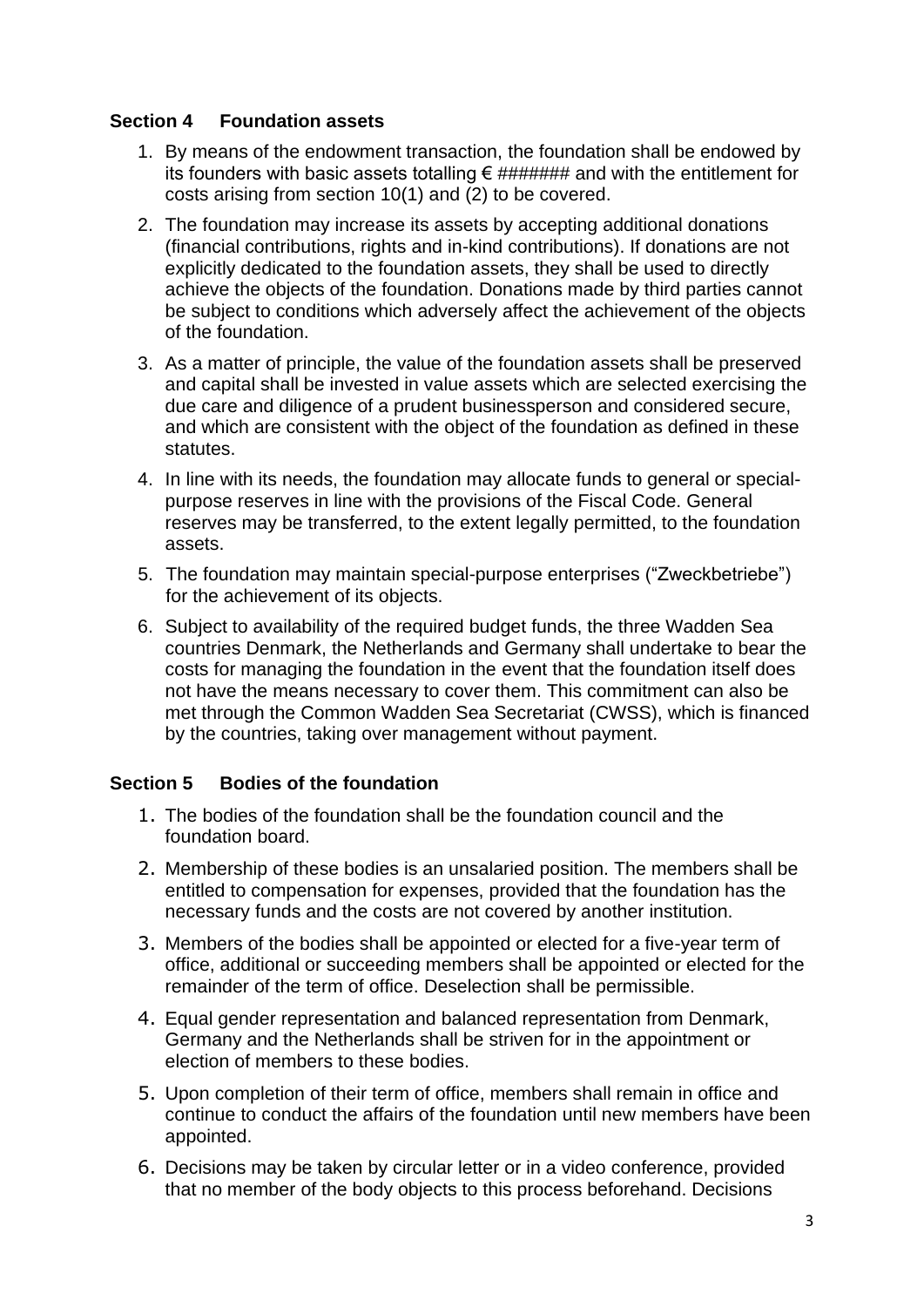taken by circular letter must be approved by a majority of voting members. Decisions pursuant to sections 13 and 14 shall remain unaffected by this provision.

# **Section 6 Foundation council**

- 1. The foundation council shall comprise a total of up to 18 members appointed through nomination by the chair of the Wadden Sea Board:
	- a. The member states of the Trilateral Wadden Sea Cooperation, Denmark, the Netherlands and Germany, shall each nominate two people deemed particularly suited to representing and promoting the objectives of the foundation.
	- b. The nature and environmental associations from the three countries that are represented on the Wadden Sea Board shall each nominate one person from among their number deemed particularly suited to supporting the objectives of the foundation.
	- c. The Wadden Sea Forum (WSF) shall nominate up to three people, particularly from the area of regional industry and local authority level, deemed particularly suited to supporting the goals of the foundation.
	- d. The Wadden Sea Board may appoint up to three public figures or prominent members of society as ambassadors of the foundation for the duration of the ongoing term of office.
	- e. The Wadden Sea Board may appoint up to three people as foundation partners for the duration of the ongoing term of office who are deemed particularly suited to supporting the objectives of the foundation as sponsors.
- 2. A quorum of the foundation council shall be reached when at least half of the voting members are present. The council shall take its decisions with a simple majority of the members present. Decisions pursuant to sections 13 and 14 shall remain unaffected by this provision. Decisions on the funding guideline, rules of procedure and changes to these shall require a two-thirds majority.
- 3. Decisions may not be taken against the votes of the appointed members of one member state of the Trilateral Wadden Sea Cooperation.
- 4. The foundation council shall elect from among its number a chair and two vice chairs for the five-year term of office. The chair of the foundation council shall chair the meeting, if he or she is unable to do so the meeting shall be chaired by the vice chair.
- 5. The chair shall organise meetings at least once a year and when a meeting is requested by the foundation board or more than one third of voting members of the foundation council. The members of the foundation board shall participate in the meetings as advisers without voting rights.

## **Section 7 Tasks of the foundation council**

- 1. The foundation council shall take decisions on all matters that are of fundamental relevance to the foundation and its development.
- 2. The tasks of the foundation council shall be, in particular: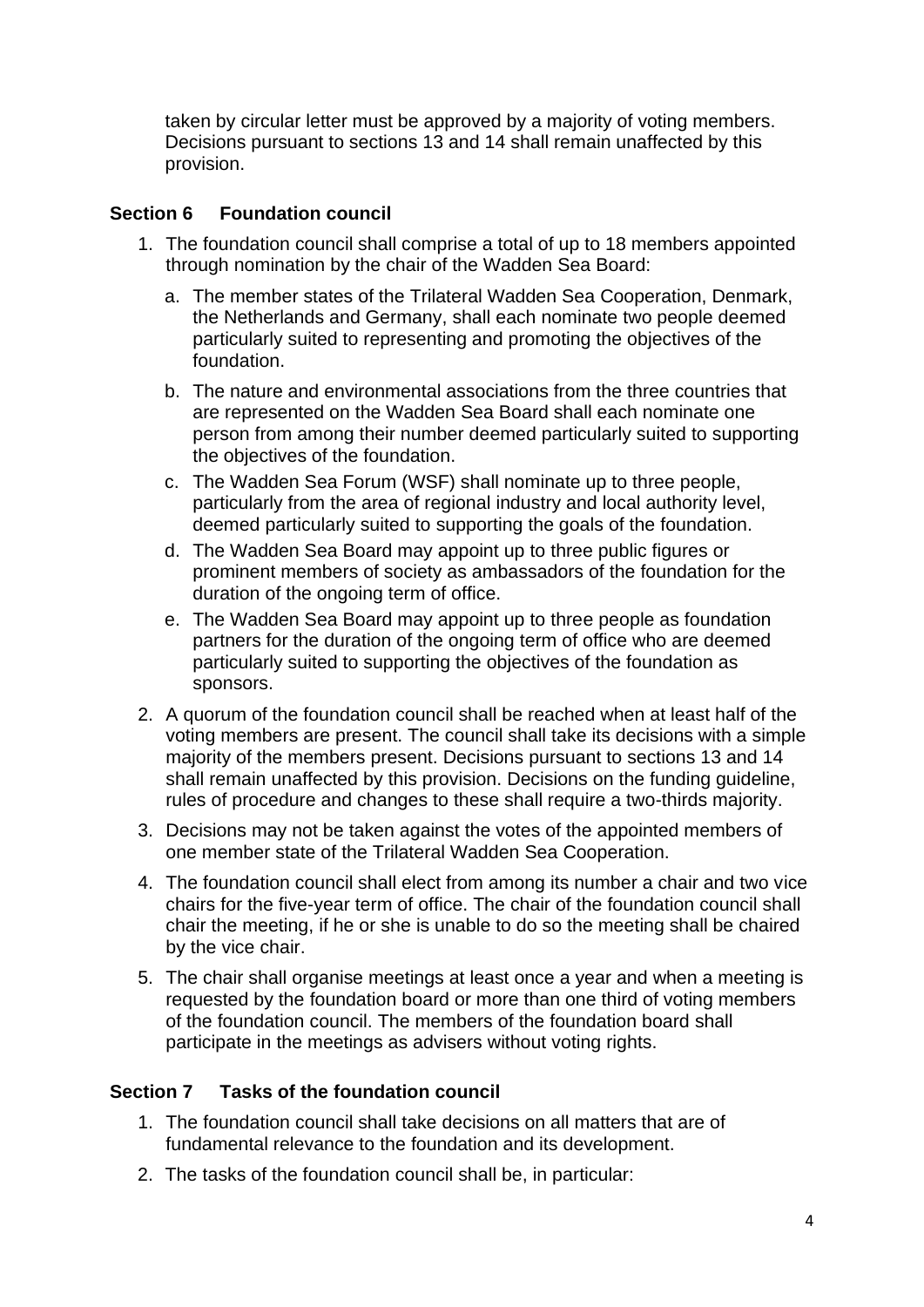- a. the election of three members of the foundation board from among its number;
- b. decisions on the funding guideline and rules of procedure;
- c. setting priorities of activity and funding;
- d. decisions on the use of revenues and cash flows over €50,000;
- e. supervision of the appropriate, careful and economical management of the foundation assets and other funds;
- f. the decision to appoint a professional managing director;
- g. approval of the budget for the current year;
- h. appointment of a tax adviser or auditor;
- i. approval of the annual report on achievement of the foundation object;
- j. approval of annual financial statements and discharge of the foundation board;
- k. decisions on amendments to statutes (section 13) and on dissolution (section 14).
- 3. The foundation council shall support, advise and monitor the foundation board in achieving the objects of the foundation. The chair of the foundation council may request the foundation board at any time to provide information and reports and present records and accounts.
- 4. The members of the foundation council shall support the ambassadors of the foundation in their task of publicly promoting the goals of the foundation.

# **Section 8 Foundation board**

- 1. The foundation board shall comprise three members which shall be elected by the foundation council for a five-year term of office. Re-election shall be permitted.
- 2. A quorum of the foundation board shall be reached when at least two of its members are present, in which case the principle of unanimity applies.
- 3. The members of the foundation board shall elect a chair from among their number. The two other members shall be the vice chairs.
- 4. The chair shall convene meetings of the foundation board as required, but at least twice per year, and he or she shall chair the meetings.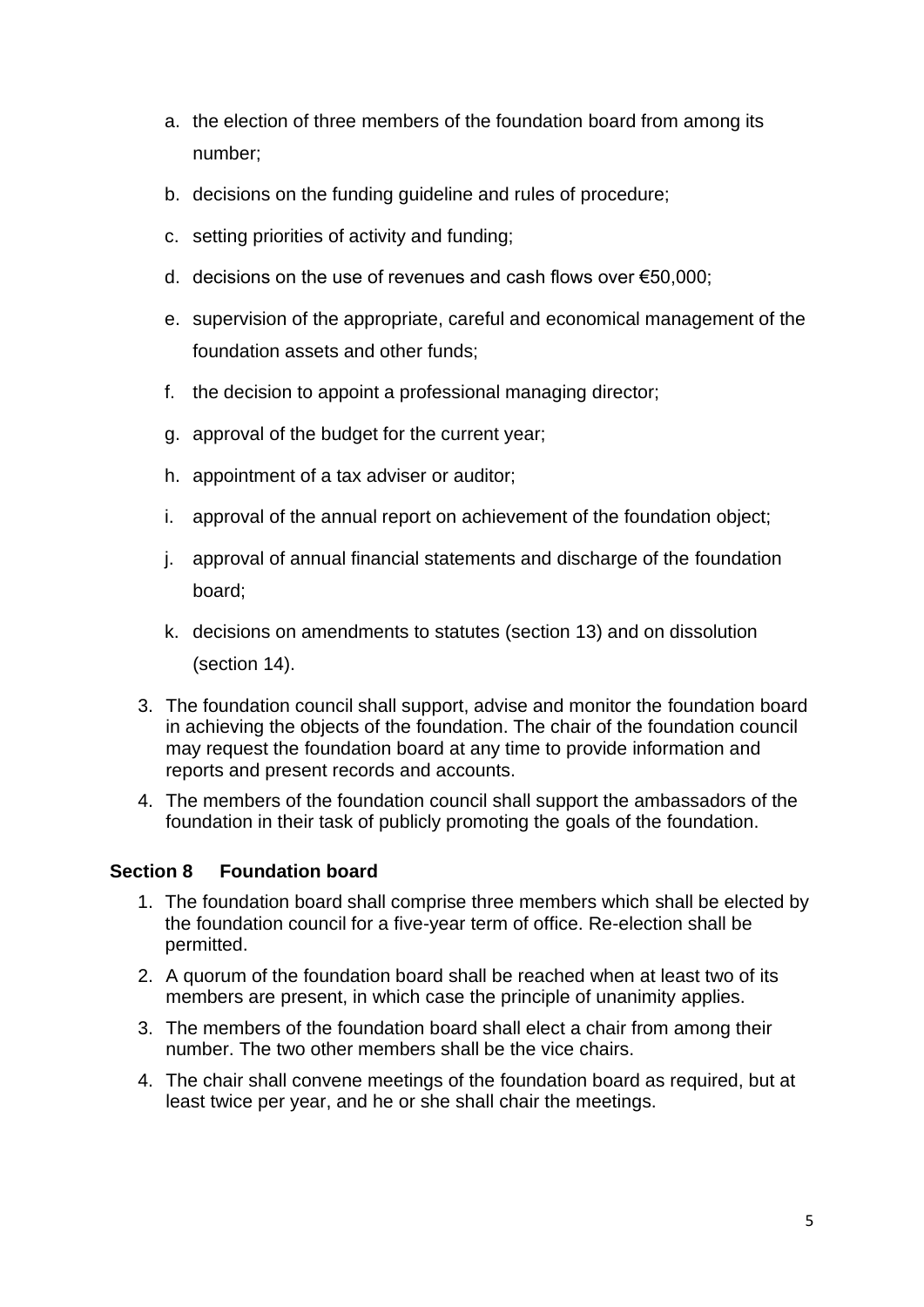## **Section 9 Tasks of the foundation board**

- 1. The foundation shall be represented by the foundation board in court and out of court, and the foundation board shall be represented by the chair of the foundation board together with one of the vice chairs of the foundation board. The foundation board shall be a managing board within the meaning of sections 86 and 26 of the German Civil Code (BGB).
- 2. The foundation board shall be responsible for the day-to-day administration of the foundation. The foundation board shall draw up an annual budget and present it to the foundation council. The annual statement of accounts together with a balance sheet and a report on the achievement of the object of the foundation (annual financial statement) is to be drawn up and submitted to the foundation council within five months for the previous year.
- 3. The foundation board shall manage the foundation assets and decide on the use of revenues and cash flows of up to €50,000.
- 4. The foundation board shall ensure that the members of the foundation council receive all documents necessary to perform their tasks in good time.
- 5. The foundation board shall support the foundation ambassadors and partners appointed by the foundation council in the public performance of their tasks for the foundation.
- 6. The foundation board shall be authorised, within the means available, to hire professional staff for the performance of the tasks of the foundation or commission and grant third parties the necessary authority to perform these tasks. Section 10(2) shall remain unaffected.

## **Section 10 Management**

- 1. Management shall be carried out by the Common Wadden Sea Secretariat (CWSS) in Wilhelmshaven. As part of its management duties, the CWSS shall, in agreement with the foundation board, appoint an employee as director. The same shall apply for the appointment of the deputy director.
- 2. If necessary and provided adequate funding is available, the foundation board may hire a professional director based on a decision by the foundation council.
- 3. The director shall participate in meetings of the foundation board as an adviser in so far as this is not ruled out by the discussion of matters relating to the director position.
- 4. The director shall be responsible for the day-to-day administration and shall prepare the decisions of the foundation board. He or she shall decide on the use of funds on a case-by-case basis up to an amount of €20,000. Exceptional cases and cases in which the foundation board has reserved the right to decide must be presented to the foundation board for a decision.
- 5. The director shall submit a draft of the budget and the audited annual statement to the foundation board in good time.
- 6. The director shall draw up an annual report on the work of the foundation.